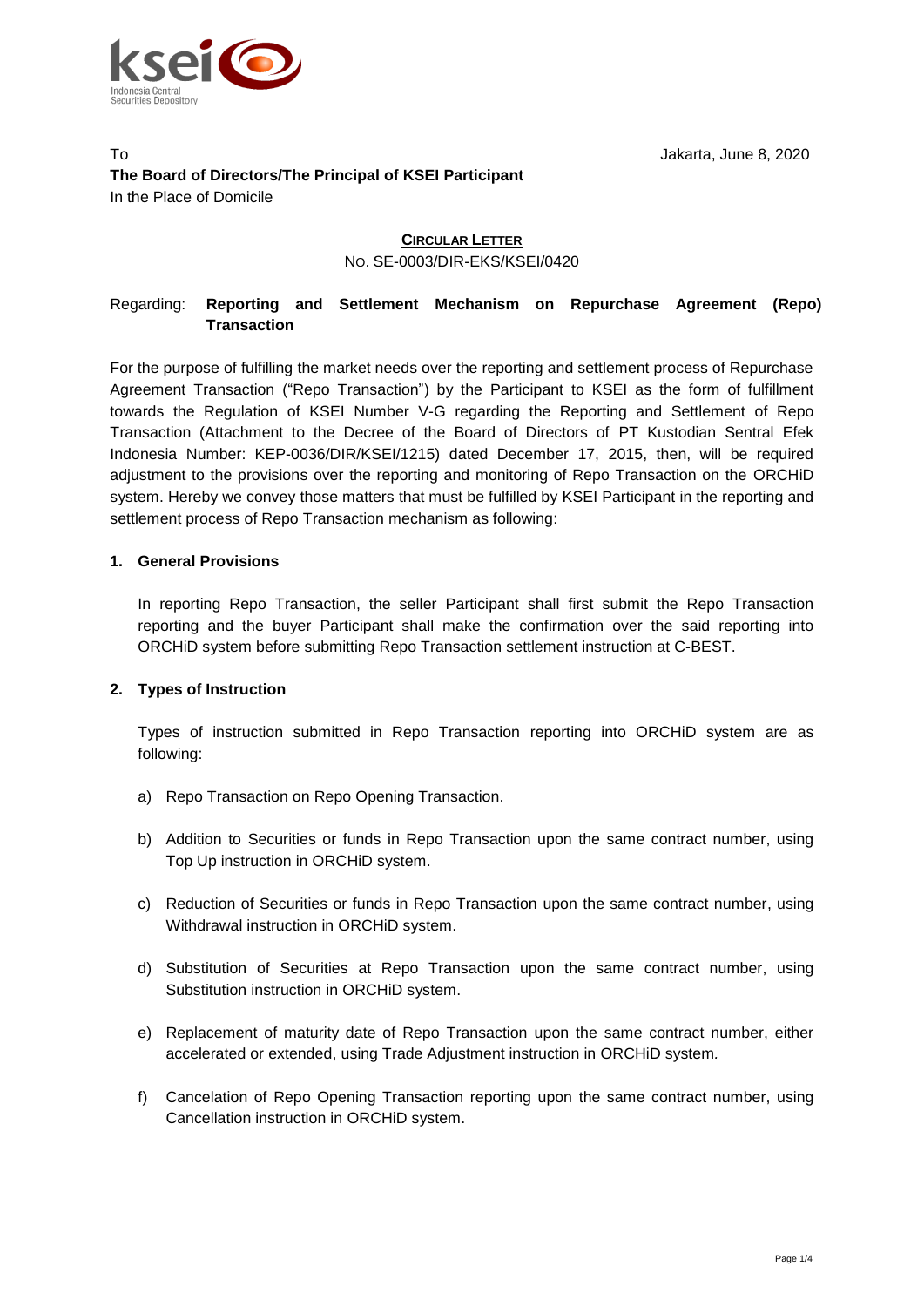

g) On the maturity date of the Repo Transaction, ORCHiD system shall automatically generate Repo Closing Transaction reporting and it shall be confirmed by the Participants from both parties.

### **3. Reporting Mechanism of Repo Transaction**

In relation to Repo Transaction made either for the interest of the Participant or for the interest of the Client, then, the said Repo Transaction reporting shall be made by the Participant in the following procedures:

- a) Repo Transaction reporting will be made through ORCHiD system with 'Repo' menu.
- b) Instruction for Repo Transaction reporting shall be made by the seller Participant and it shall be confirmed by the buyer Participant.
- c) To make Repo Transaction reporting, the Participant shall make input on Repo Opening Transaction menu.
- d) The Participant shall complete all information related to Repo Transaction into the available column in Repo Opening Transaction function pursuant to the related Repo Transaction contract.
- e) The Participant shall ensure that the written agreement on Repo Transaction has had contract number as the basis for Repo Transaction.
- f) Any changes to Repo Transaction upon the same contract number related to the mechanism for the addition of Securities (Top Up), the reduction of Securities (Withdrawal), the substitution of Securities (Substitution) and the replacement of maturity date (Trade Adjustment), may be reported through ORCHiD system by the Participant as long as Repo Transaction has not been matured.
- g) Cancelation of Repo Opening Transaction reporting at ORCHiD system shall be made before the Participant makes Repo Transaction settlement process (Repo Opening Transaction) at C-BEST.
- h) The change of Repo Transaction at ORCHiD system may be made through functions of:
	- 1) Cancellation: used to cancel Repo Opening Transaction reporting.
	- 2) Top Up/Withdrawal: used to add or reduce Securities and fund.
	- 3) Substitution: used to substitute Securities.
	- 4) Trade Adjustment: used to replace maturity date of Repo Closing Transaction, either the term of the contract period is accelerated or extended.
- i) The Cancelation over the reporting by continue observing the mechanism as referred to in point 3 letter g and the replacement of the maturity date (Trade Adjustment) can be carried out at the latest at 17:00 WIB on 1 (one) Business Day before maturity date.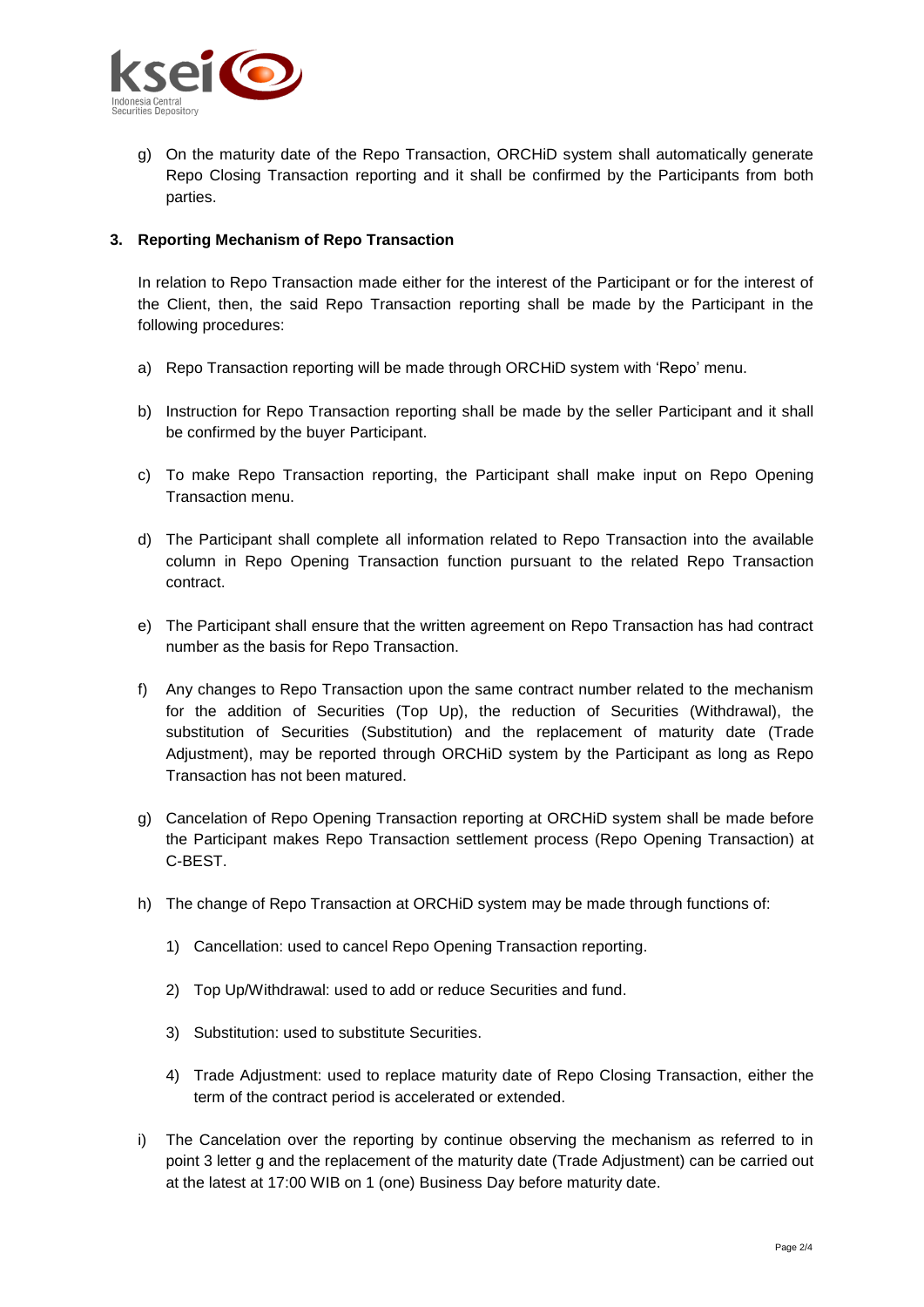

- j) Reporting of Repo Closing Transaction shall be generated automatically by ORCHiD system on the maturity date which is mentioned at the time of Repo Transaction reporting. The Participant, either the seller Participant or the buyer Participant, shall confirm the closing report on the said Repo Transaction. Confirmation on the closing report on the said Repo Transaction shall be made through ORCHiD system by means of Repo Closing Confirmation function.
- k) In the event that the maturity date of Repo Transaction is not mentioned at the time of Repo Opening Transaction reporting, then, the closing report on Repo Transaction shall be made manually. Repo Transaction closing shall be made at ORCHiD system by means of Repo Closing Transaction function.
- l) For each Repo Transaction reporting in the form of Repo Opening Transaction, the addition of Securities (Top Up), the reduction of Securities (Withdrawal), the Substitution of Securities (Substitution), and Repo Closing Transaction shall be generated reference number (external reference). The said reference number (external reference) shall be used for the settlement process taking place due to Repo Transaction at C-BEST.

#### **4. Settlement Mechanism of Repo Transaction.**

- a) Repo Transaction settlement through C-BEST shall be made by using the "clearing & settlement" module.
- b) For the purpose of Repo Transaction settlement process at C-BEST, the Participant shall use the information which has been reported on Repo Transaction reporting at ORCHiD system.
- c) The making of settlement instruction shall use information in text file (.txt) or excel file (.xls) formats downloaded through ORCHiD system to be further uploaded or input manually at C-BEST screen.
- **5. With the enactment of KSEI's Board of Directors' Circular Letter No. SE-0003/DIR-EKS/KSEI/0420 dated June 8, 2020, regarding the Reporting and Settlement Mechanism on Repurchase Agreement (Repo) Transaction, then, KSEI's Board of Directors' Circular Letter No. SE-0003/DIR-EKS/KSEI/0916 dated September 6, 2016, regarding the Reporting and Settlement Mechanism on Repurchase Agreement (Repo) Transaction is revoked and declared of being no longer valid.**

## **6. This Circular Letter will be effective starting as of June 8, 2020.**

Thus, we convey the above, thank you for your attention.

Regards, **PT Kustodian Sentral Efek Indonesia**

**Uriep Budhi Prasetyo Syafruddin Supranoto Prajogo** President Director **Director** Director **Director** Director **Director**